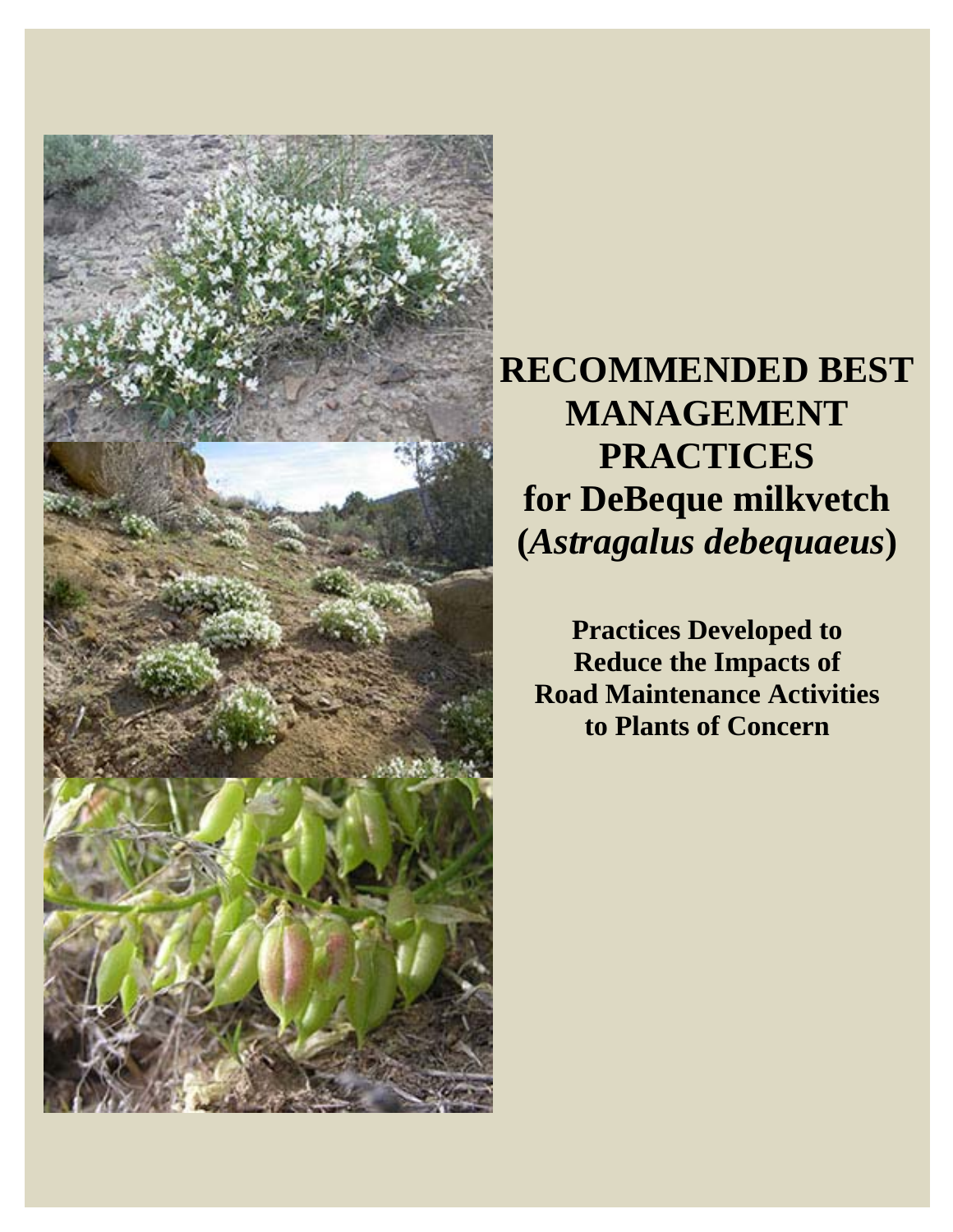*CNHP's mission is to preserve the natural diversity of life by contributing the essential scientific foundation that leads to lasting conservation of Colorado's biological wealth.*

#### **Colorado Natural Heritage Program**

Warner College of Natural Resources Colorado State University 1475 Campus Delivery Fort Collins, CO 80523 (970) 491‐7331 

Report Prepared for: Colorado Department of Transportation and the Colorado Natural Areas Program

Recommended Citation: 

Panjabi, S.S. and G. Smith, 2014. Recommended best management practices for DeBeque milkvetch (Astragalus debequaeus): practices developed to reduce the impacts of road maintenance activities to plants of concern. Colorado Natural Heritage Program, Colorado State University, Fort Collins, Colorado. 

> Front Cover: Astragalus debequaeus plants and habitat, from top to bottom, © Peggy Lyon, Terry Bridgman, Georgia Doyle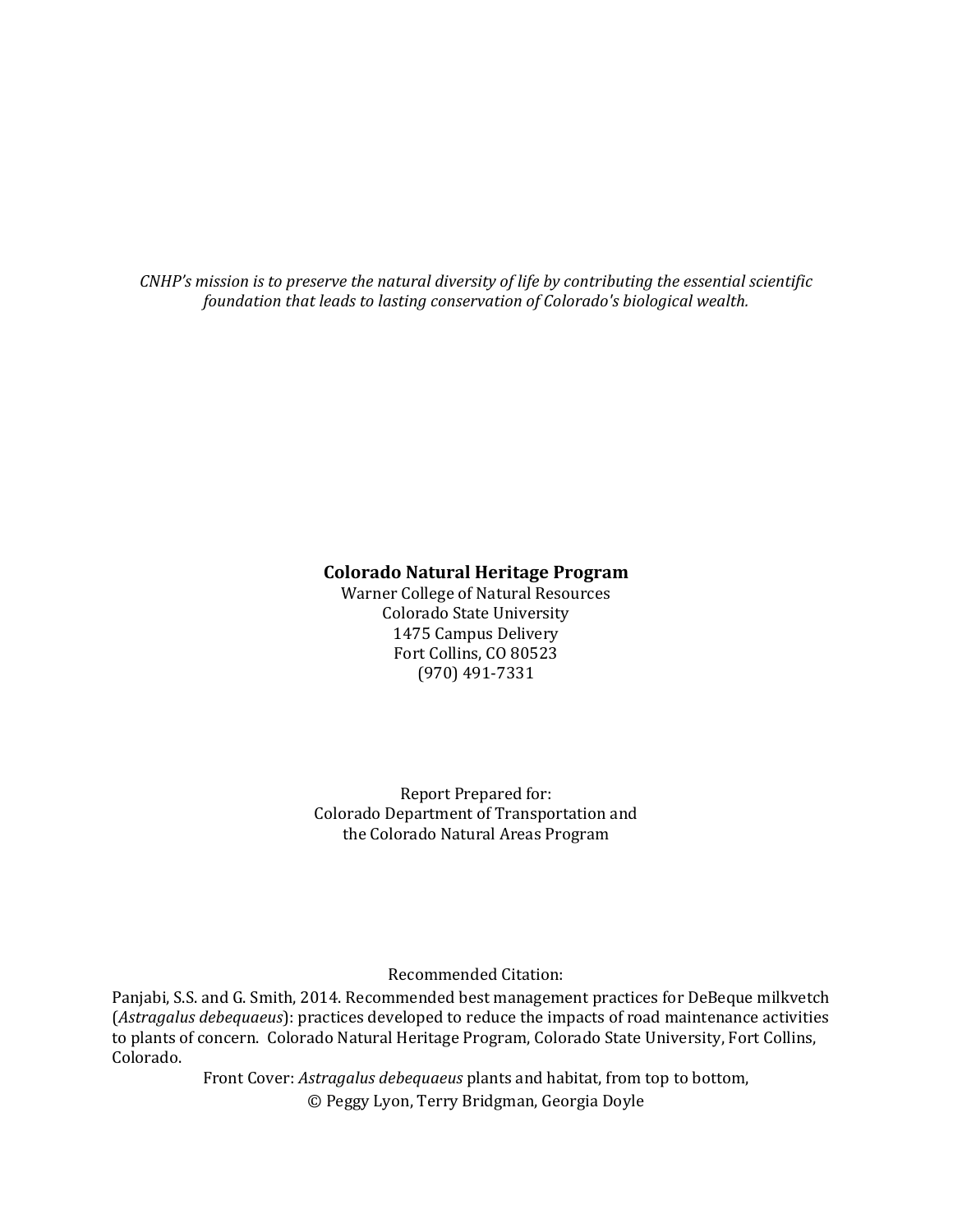## **RECOMMENDED BEST MANAGEMENT PRACTICES for DeBeque milkvetch (***Astragalus debequaeus***)**

## **Practices Developed to Reduce the Impacts of Road Maintenance Activities to Plants of Concern**

Susan Panjabi and Gabrielle Smith

Colorado Natural Heritage Program Warner College of Natural Resources

> Colorado State University Fort Collins, Colorado 80523



May 2014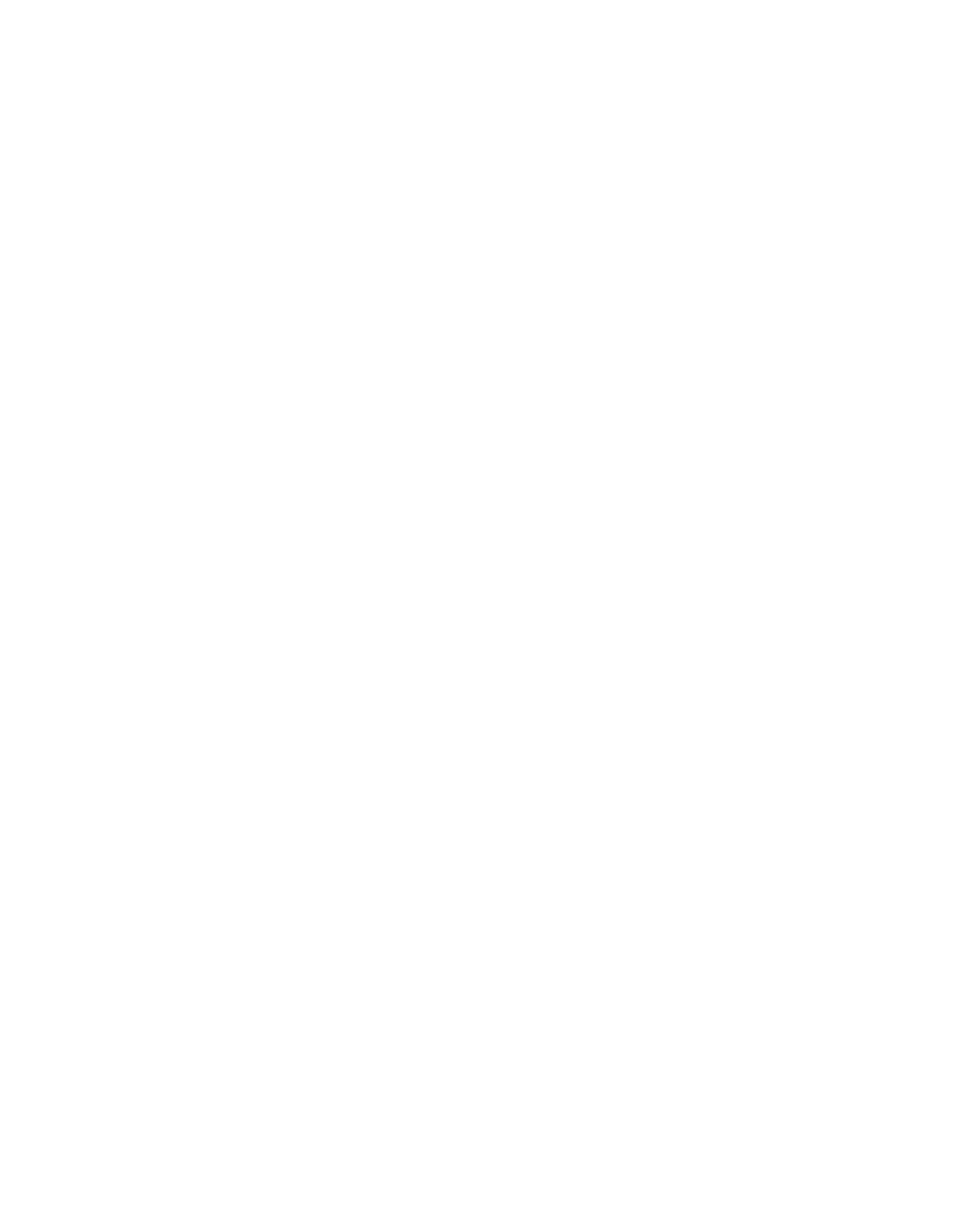## **ACKNOWLEDGEMENTS**

Funding for this important project was provided by the Colorado Department of Transportation (CDOT) and the Colorado Natural Areas Program (CNAP).

We appreciate the input of numerous individuals during the preparation of this document, especially Sarah Triplett, Brian Elliott, Jill Handwerk, and Bernadette Kuhn.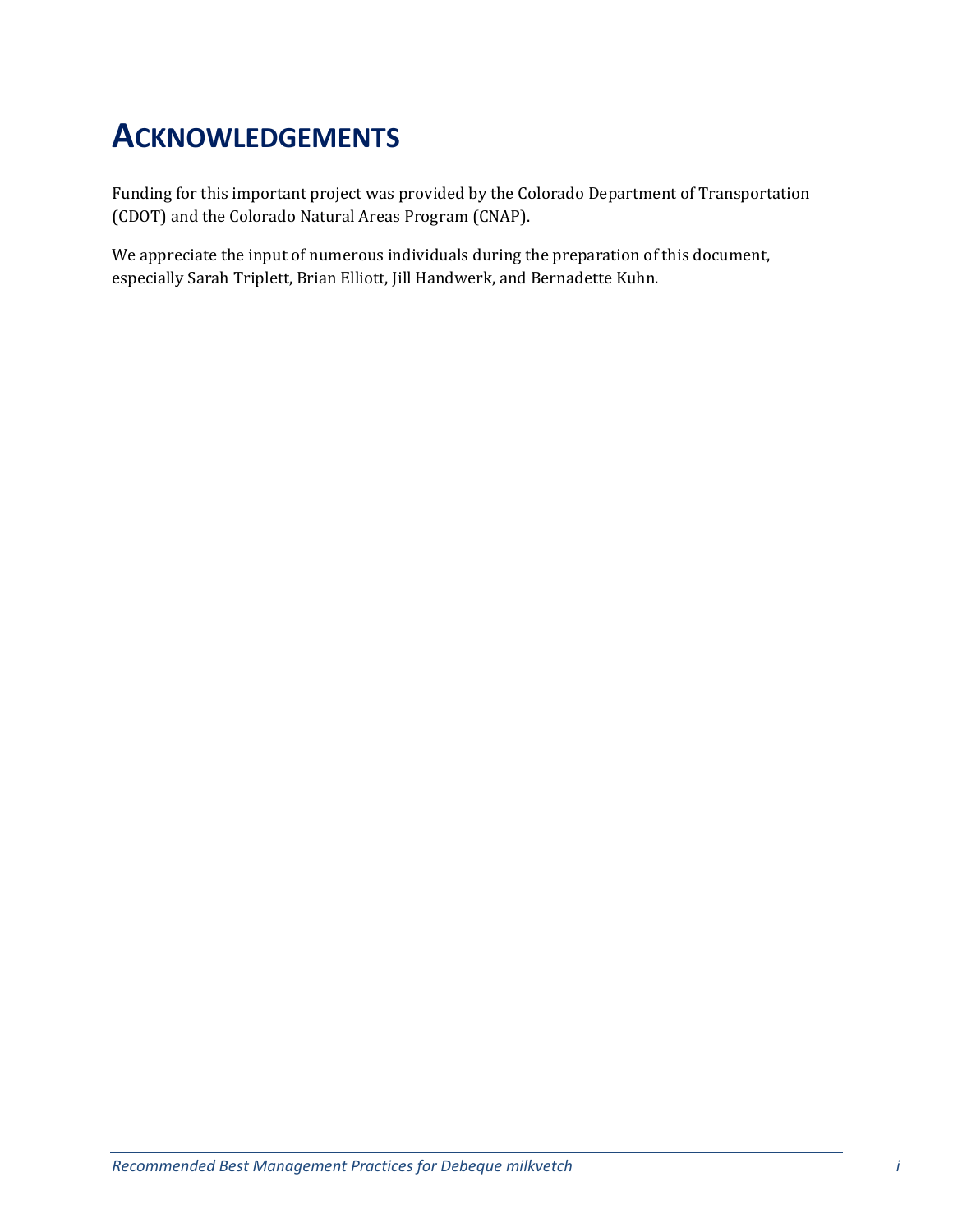# **TABLE OF CONTENTS**

| Noxious Weed Management in Habitat for DeBeque Milkvetch (Astragalus debequaeus) 3                                                                                                                                                                                                                                                                                                             |
|------------------------------------------------------------------------------------------------------------------------------------------------------------------------------------------------------------------------------------------------------------------------------------------------------------------------------------------------------------------------------------------------|
|                                                                                                                                                                                                                                                                                                                                                                                                |
| $\textsc{Species profile} \textit{} \textit{} \textit{} \textit{} \textit{} \textit{} \textit{} \textit{} \textit{} \textit{} \textit{} \textit{} \textit{} \textit{} \textit{} \textit{} \textit{} \textit{} \textit{} \textit{} \textit{} \textit{} \textit{} \textit{} \textit{} \textit{} \textit{} \textit{} \textit{} \textit{} \textit{} \textit{} \textit{} \textit{} \textit{} \text$ |
|                                                                                                                                                                                                                                                                                                                                                                                                |
|                                                                                                                                                                                                                                                                                                                                                                                                |
|                                                                                                                                                                                                                                                                                                                                                                                                |
|                                                                                                                                                                                                                                                                                                                                                                                                |
|                                                                                                                                                                                                                                                                                                                                                                                                |
|                                                                                                                                                                                                                                                                                                                                                                                                |
|                                                                                                                                                                                                                                                                                                                                                                                                |
|                                                                                                                                                                                                                                                                                                                                                                                                |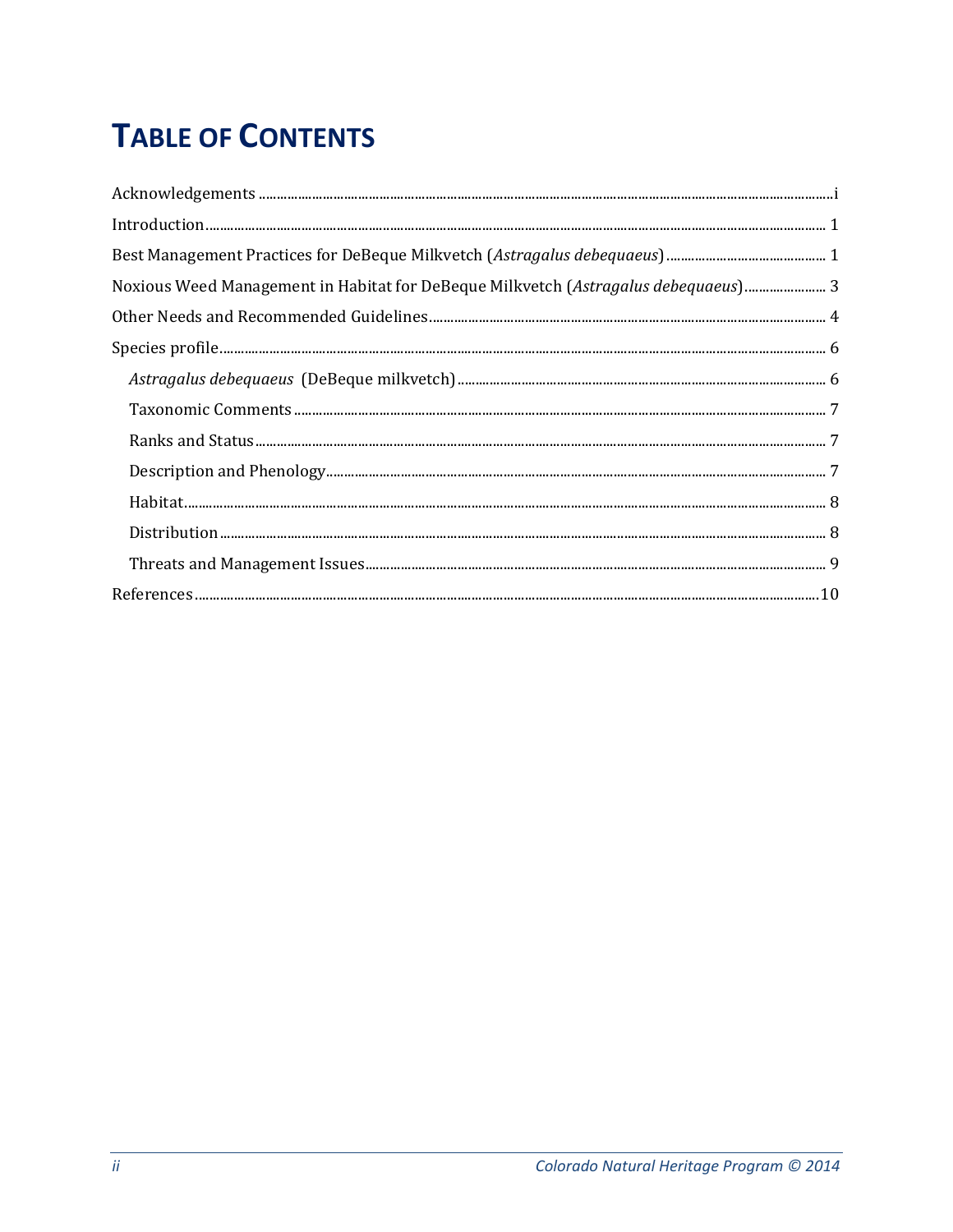## **INTRODUCTION**

DeBeque milkvetch (*Astragalus debequaeus*) is a small plant in the Fabaceae (Pea Family) that is known only from the Colorado River Valley in Delta, Garfield and Mesa counties, Colorado, and is considered to be imperiled at a global and state level (G2/S2; Colorado Natural Heritage Program 2014). One of the biggest conservation issues for this imperiled plant species is the lack of awareness of its existence and status. Avoiding or minimizing impacts to this species during road maintenance activities will effectively help to conserve its habitat and is unlikely to confer substantial impacts on road maintenance goals and projects. The Best Management Practices (BMPs) included in this document are intended to help increase the awareness of this species for anyone involved in road maintenance activities.

The desired outcome of these recommended BMPs is to reduce significantly the impacts of road maintenance activities to the DeBeque milkvetch on federal, state, and/or private land. The BMPs listed here are intended to be iterative, and to evolve over time as additional information about the DeBeque milkvetch becomes available, or as road maintenance technologies develop.

The intent of these BMPs is to inform people working along roadside areas regarding the importance of DeBeque milkvetch, one of Colorado's botanical treasures, and to outline some of the ways in which this species can coexist with road maintenance activities. The implementation of these recommendations will help to assure that maintenance activities proceed without unintended harm to these globally imperiled plants.

# **BEST MANAGEMENT PRACTICES FOR DEBEQUE MILKVETCH (***ASTRAGALUS DEBEQUAEUS***)**

- 1. Gather mapped location information for DeBeque milkvetch along roadsides (within 50) meters/54 yards of all roads: CDOT, County, USFS, BLM, and municipalities) consulting with the Colorado Natural Heritage Program (CNHP) at Colorado State University, local herbaria, and other known sources of rare plant location data. In 2014 this step was conducted by the Colorado Natural Heritage Program as part of a pilot project to conserve roadside populations of globally imperiled plants (Panjabi and Smith 2014).
- 2. Work with the Colorado Natural Heritage Program to create **Special Management Areas** based on the distribution of DeBeque milkvetch within 50 meters/54 yards of roads and a recommended avoidance buffer of 200 meters/218 yards. The 200 meter/218 yard buffer reduces dust transport, weed invasion, herbicide damage, magnesium chloride damage, and other unintended impacts, such as alteration of hydrological setting. It also reduces impact to pollinators and their habitat. **Special Management Areas** (maps and data tables) are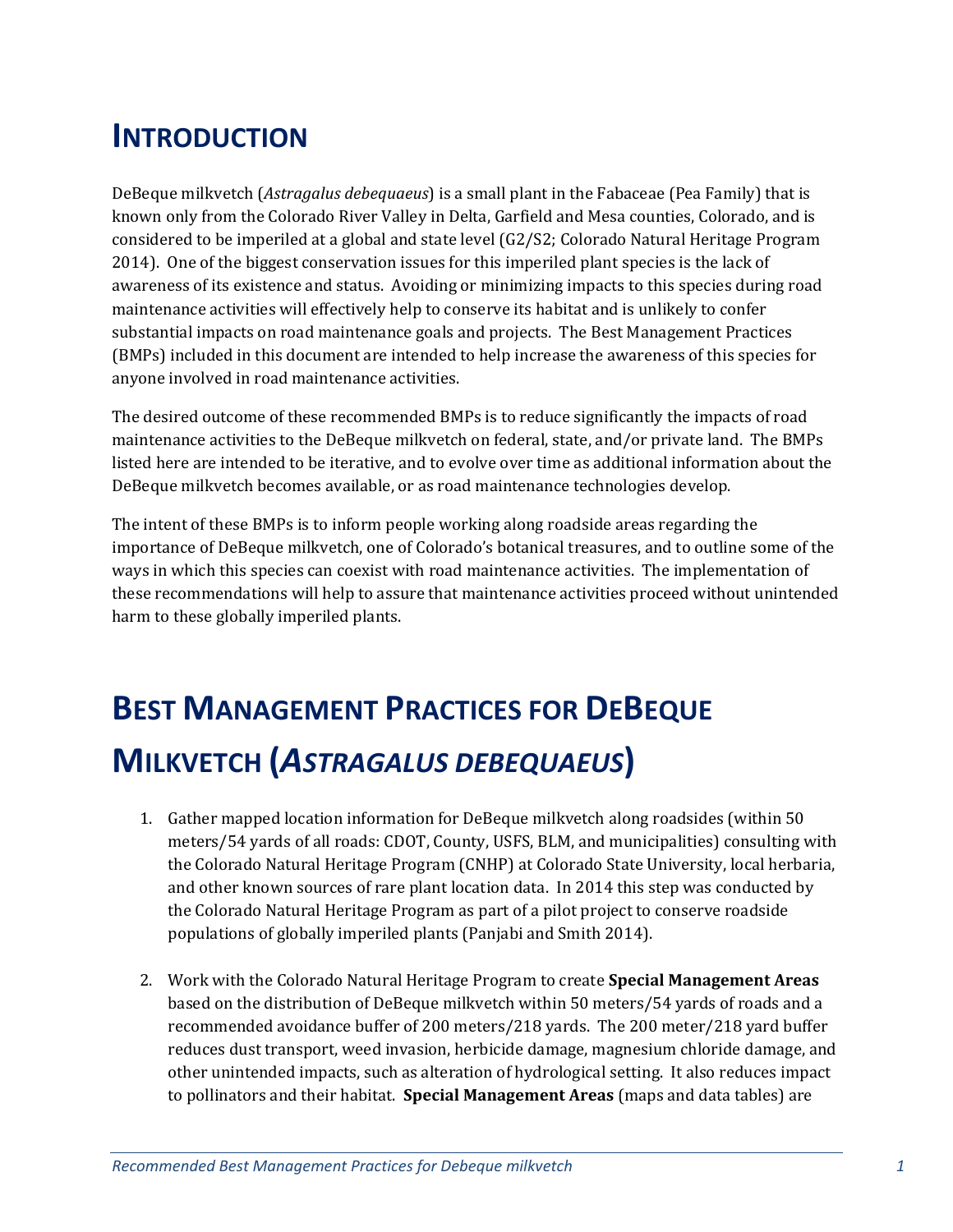presented in Appendix One if a data sharing agreement has been signed with the Colorado Natural Heritage Program.

- 3. Prior to road maintenance work, the field supervisor (CDOT) or land manager (County, BLM, etc.) should provide maps to road crews showing all known Special Management Areas for the plants (as hard-copy and GIS files, and including the UTMs indicating the extent of the Special Management Areas along roads). The maps and other data should be "species blind"; they should *not* indicate what species are found within the Special Management Areas (DeBeque milkvetch as well as other rare taxa). The maps should be updated as new plant locations are found.
- 4. Within the Special Management Areas the roadsides should not be seeded, sprayed or mowed to avoid disturbance to soils, plants, and habitat. This includes all brush control, fire control, and weed control. Dust abatement applications, if necessary, should be comprised of water only, with minimal use of magnesium chloride.
- 5. If mowing is necessary, for example for safety reasons, avoid mowing from May 1-August 31. Mowing with a10 in/25 cm or higher cut could take place in the Special Management Areas before May 1 (or after August 30) as long as the mowers do not drive over/park on top of the plants.
- 6. If grading is necessary, following rain or other events that wash out roads, avoid burying the rare plants.
- 7. Snow and ice control measures present some concerns for the Special Management Areas, though public safety is a priority. When possible, plowing, deicer and sand applications, rock slide removal, snow fence maintenance and construction activities should consider the locations of the Special Management Areas. For example, sand applications could cover plants when the snow melts and should be avoided if possible.
- 8. Locating signs away from Special Management Areas would benefit the DeBeque milkvetch. If guardrails need to be installed/repaired, minimize impacts to the milkvetch to the greatest extent possible.
- 9. *Ex-situ* techniques such as transplanting are not recommended under any circumstances.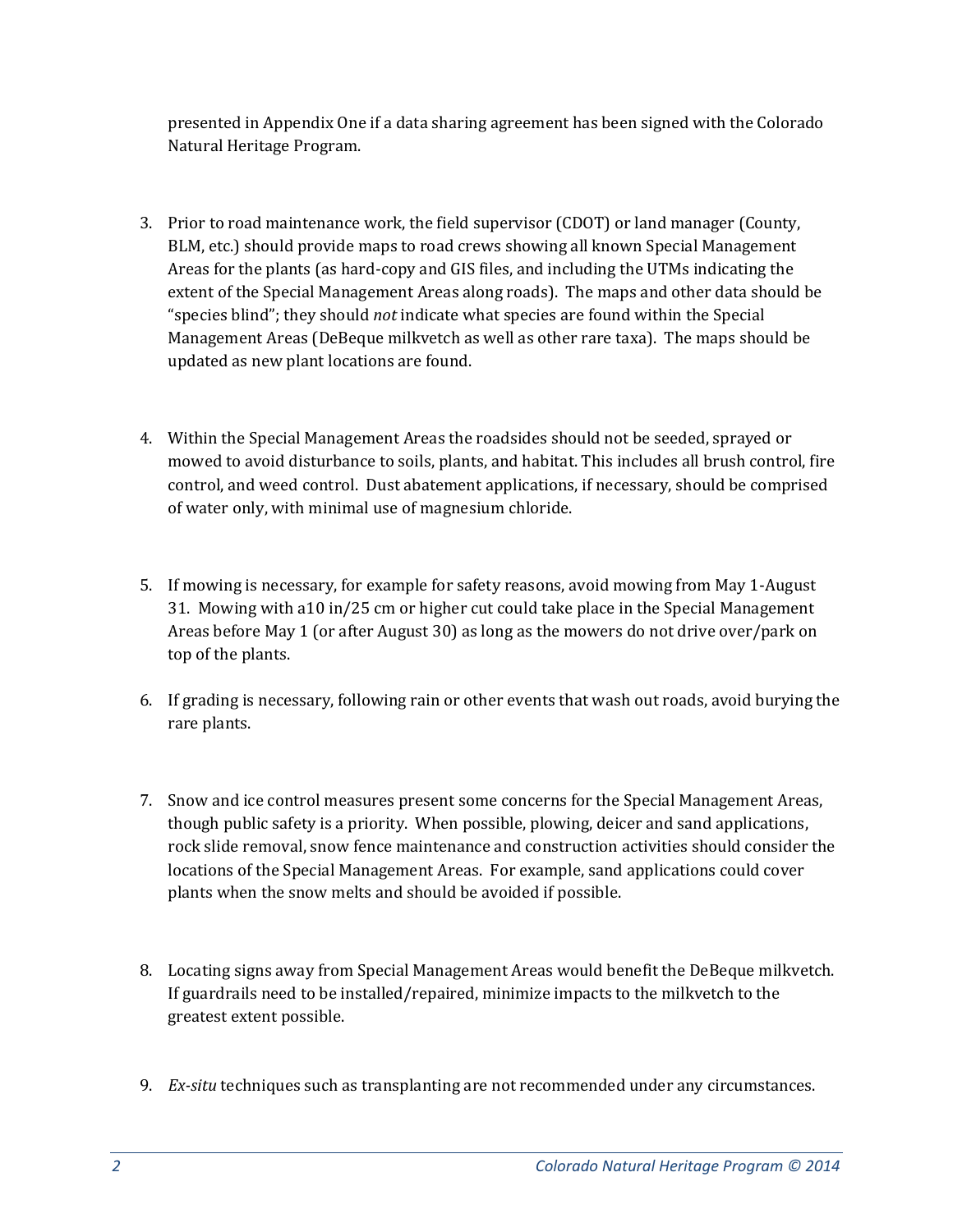- 10. Develop monitoring plans for the roadside locations of DeBeque milkvetch, with goals to detect any decrease in the population size or condition, and/or needs for restoration efforts and/or noxious weed management.
- 11. Minimize impacts to habitat for DeBeque milkvetch through appropriate and creative project planning. Some examples of appropriate and creative project planning include:
- Wash vehicles and other equipment to reduce the spread of noxious weeds from other areas.
- Assure that straw and hay bales used for erosion control are certified free of noxious weeds.
- Contact the Colorado Natural Heritage Program at Colorado State University when planning ground breaking activities at or near (within 200 meters/218 yards of) DeBeque milkvetch sites.

# **NOXIOUS WEED MANAGEMENT IN HABITAT FOR DEBEQUE MILKVETCH (***ASTRAGALUS DEBEQUAEUS***)**

- 1. Document, map, monitor and control all infestations of noxious weeds (Colorado Noxious Weed Act 2003) and other non-native invasive plant species in and adjacent to occupied habitat for DeBeque milkvetch. The Colorado Noxious Weed List can be found online at: http://www.colorado.gov/cs/Satellite/Agriculture-Main/CDAG/1174084048733
- 2. Monitor Special Management Areas for new weed infestations. Noxious weeds in close proximity (within  $400-800$  meters/437-875 yards) to the plants of concern should be the highest priority for control. Ensure that the rare plants are protected from any damage resulting from weed control efforts.
- 3. Control noxious weeds using integrated techniques. Limit chemical control in areas within 200 meters/218 yards of rare plant species to avoid damage to non-target species. Mechanical or chemical control in and near rare plant habitat should only be implemented by personnel familiar with the rare plants.
- 4. Herbicide application should be kept at least 200 meters/218 yards from known plant populations, except in instances where weed populations threaten habitat integrity or plant populations. Great care should be used to avoid pesticide drift in those cases.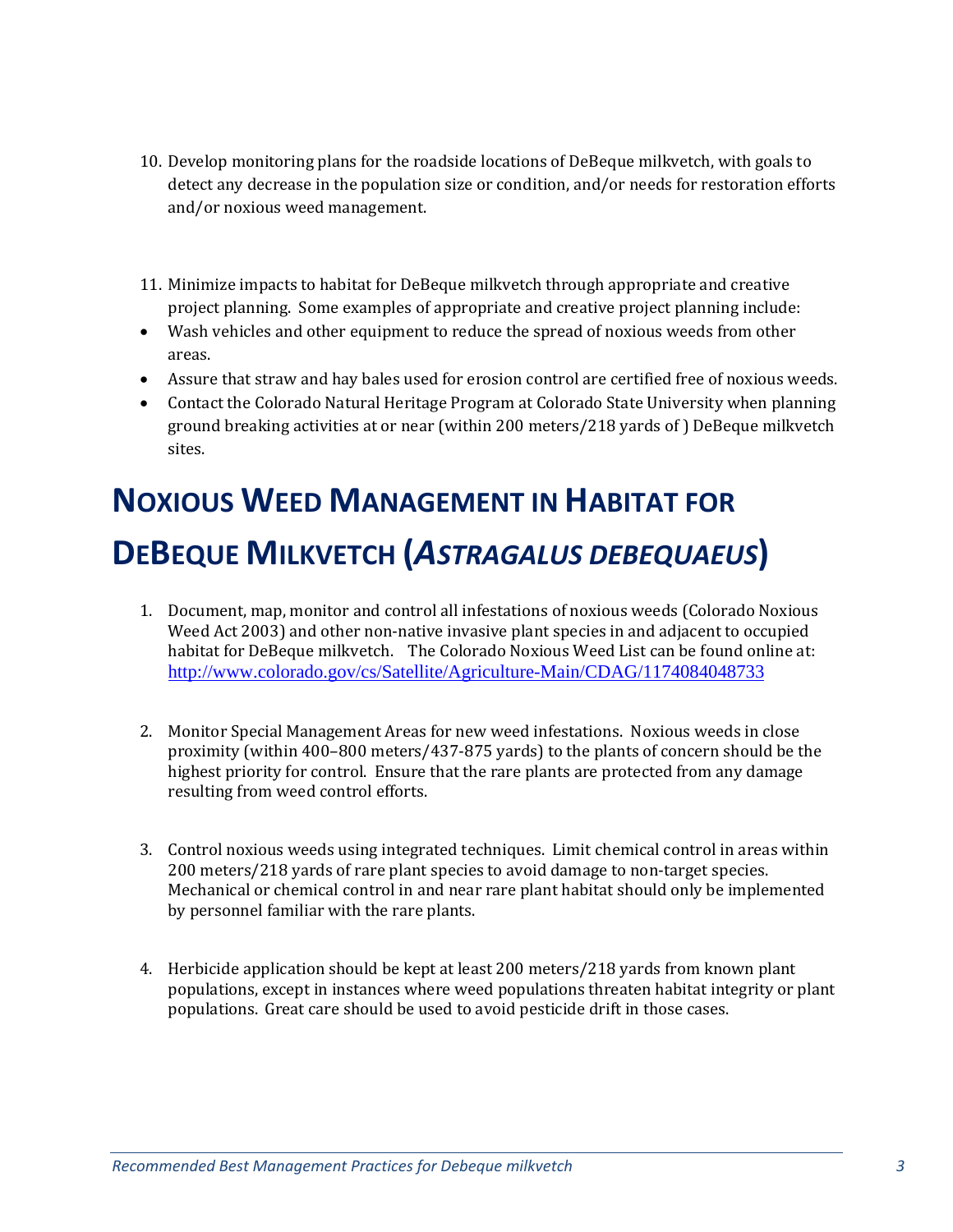## **OTHER NEEDS AND RECOMMENDED GUIDELINES**

Further inventory, monitoring, research, and conservation planning is recommended for the DeBeque milkvetch to assist with future development and implementation of these Best Management Practices (BMPs), as well as our basic understanding of this rare species. As we work to manage for the long-term viability of the DeBeque milkvetch it will be important to conduct botanical surveys (inventories) and map new locations to improve our understanding about how roadside locations contribute to full species distribution. Inventory work may also help to identify sites that could be suitable for conservation efforts. Monitoring roadside locations is important to determine if the BMPs are working, and clarify the conservation status of the species. Research into pollination ecology, recommended setbacks, and phenology is also suggested. As these research efforts are undertaken, the following recommendations can help assure high quality results that will be most useful in conservation planning activities.

- 1. Botanical field surveys should be conducted by qualified individual(s) with botanical expertise, according to commonly accepted survey protocols, and using suitable GPS equipment. The Colorado Natural Heritage Program (CNHP) at Colorado State University can provide references, field forms, etc. Surveys should be repeated at least once every 10 years. Prioritize surveys on preferred geologic substrates within species range.
- 2. Botanical field surveys should be conducted during April-July when the DeBeque milkvetch can be detected and accurately identified. In some cases multi-year surveys may be necessary, e.g., if drought conditions occur during the survey window.
- 3. If DeBeque milkvetch (or other species of concern) are found within the survey area, the botanist should endeavor to determine the complete extent of the occurrence and the approximate number of individuals within the occurrence. Ideally occurrences should be delineated by GPS and the results imported to GIS for inclusion on updated project maps.
- 4. Field survey results should be reported CNHP, and to appropriate land managers. A photograph or voucher specimen (if sufficient individuals are present) should be taken. Vouchers should be deposited in one of Colorado's major herbaria (e.g., University of Colorado, Colorado State University, Denver Botanic Gardens). Negative results of surveys should also be reported to CNHP.
- 5. Perform frequent and timely inspections of development sites and plants of concern occurrences to ensure that BMPs are being followed, and to identify areas of potential conflict. Inspections of plant occurrences should be performed by a botanist or other qualified personnel.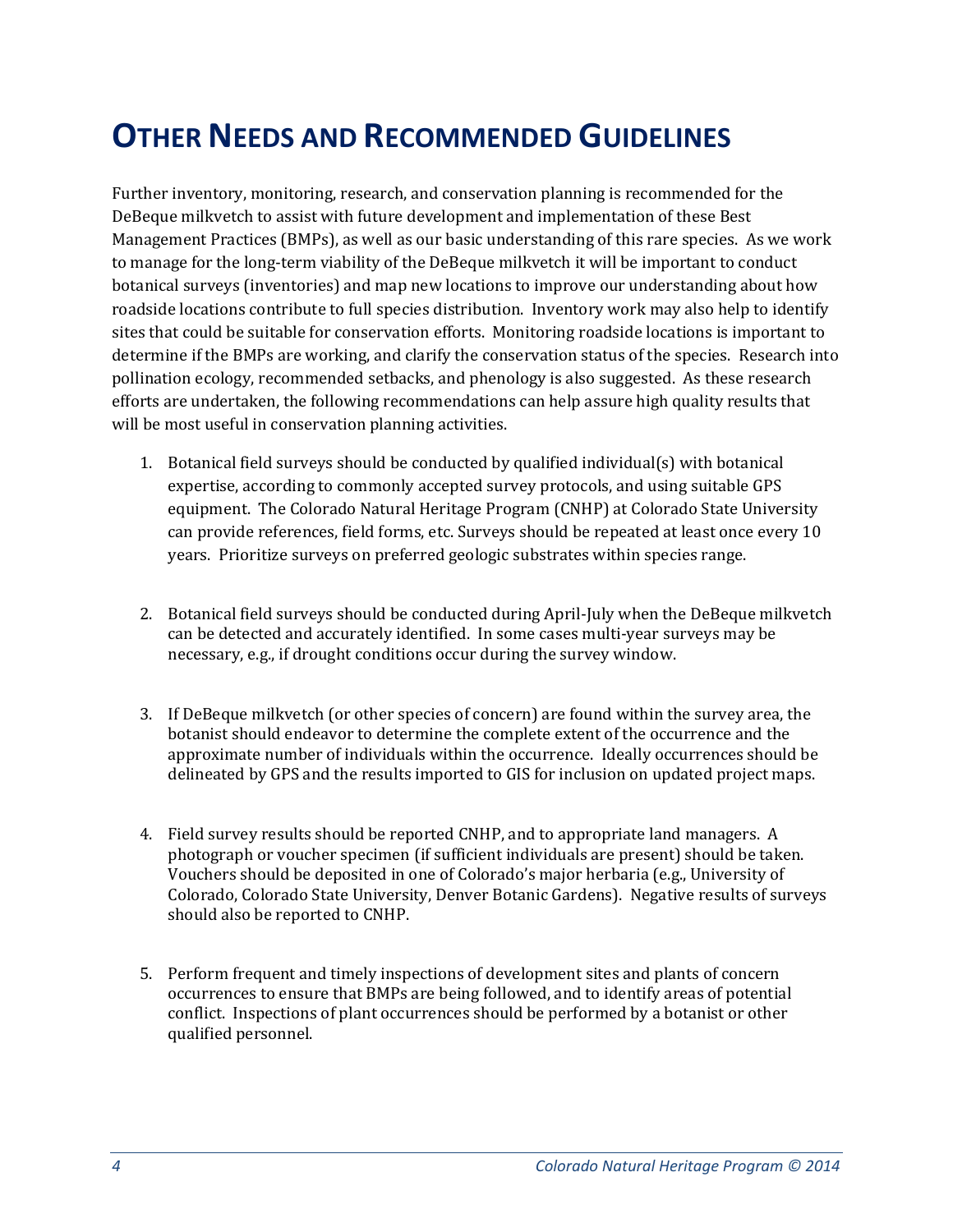- 6. Monitoring is more likely to succeed if properly planned. Collection of baseline data, prior to any impact, is vital. Although land management agencies may have specific monitoring guidelines, an excellent reference for developing and implementing a monitoring plan is Elzinga et al. (1997).
- 7. Monitor impacts on plants of concern from road maintenance or other activities in the area. If impacts are noted, change management to address the cause of impacts.
- 8. Develop and implement monitoring plans for noxious weeds. Plans should be designed to detect new infestations and document the extent and spread of existing weeds.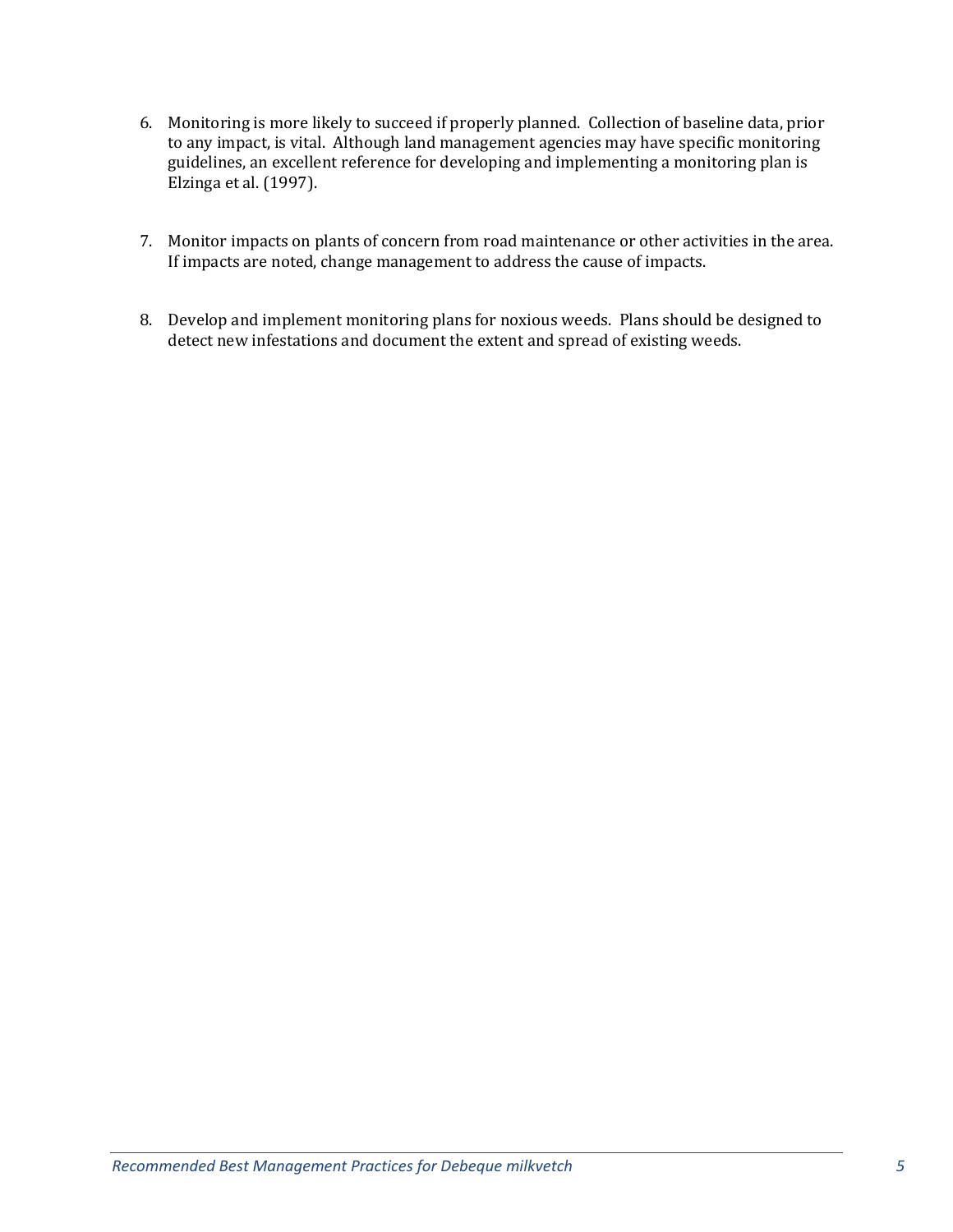## **SPECIES PROFILE**

## *Astragalus debequaeus* **(DeBeque milkvetch)**

Fabaceae (pea family)



Close up of *Astragalus debequaeus* by Peggy Lyon



Close up of *Astragalus debequaeus* by Georgia Doyle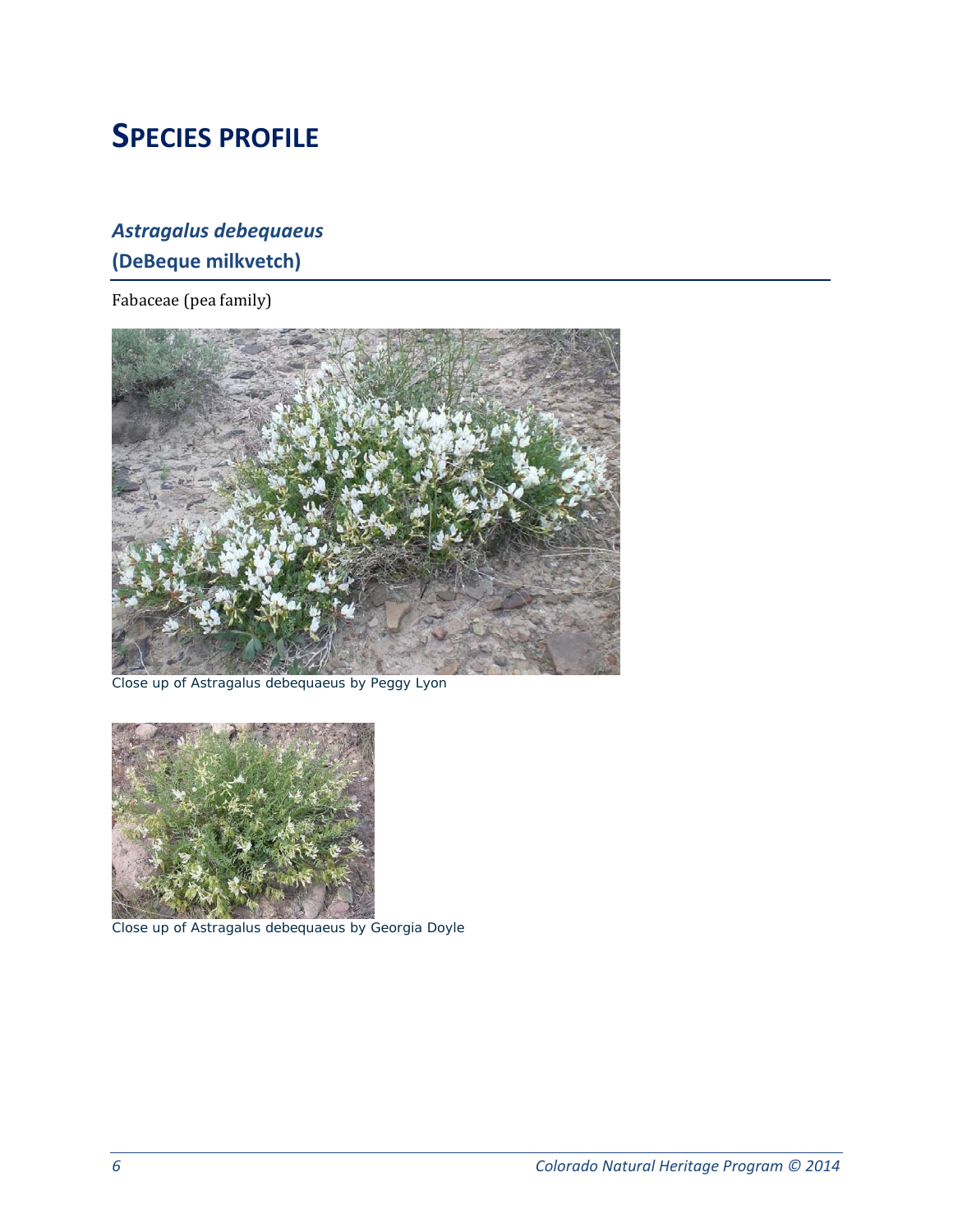

Close up of *Astragalus debequaeus* flowers by Georgia Doyle



Close up of *Astragalus debequaeus* fruit by Georgia Doyle

### **Taxonomic Comments**

Weber and Wittmann (2012) note that this is regarded by some as a color form of *Astragalus eastwoodiae.*

#### **Ranks and Status**

**Global rank**: G2 **State rank**: S2 **Federal protection status**: BLM Sensitive **State protection status**: None 

## **Description and Phenology**

**General description**: Perennial plants forming multi-branched clumps, up to roughly 2 dm/8 in in height. Flowers are white or yellowish-white, mostly 7-9 (11) per raceme; calyx tubes have short black hairs and are 5-6 mm/0.20-0.23 in long. Stems and pod are glabrous (Spackman et al. 1997, Ackerfield 2012).

**Look Alikes**: *Astragalus eastwoodiae* flowers are pink-purple, mostly 3-7 per raceme; and the calyx tubes are mostly 8-9 mm/0.31-0.35 in long (Ackerfield 2012).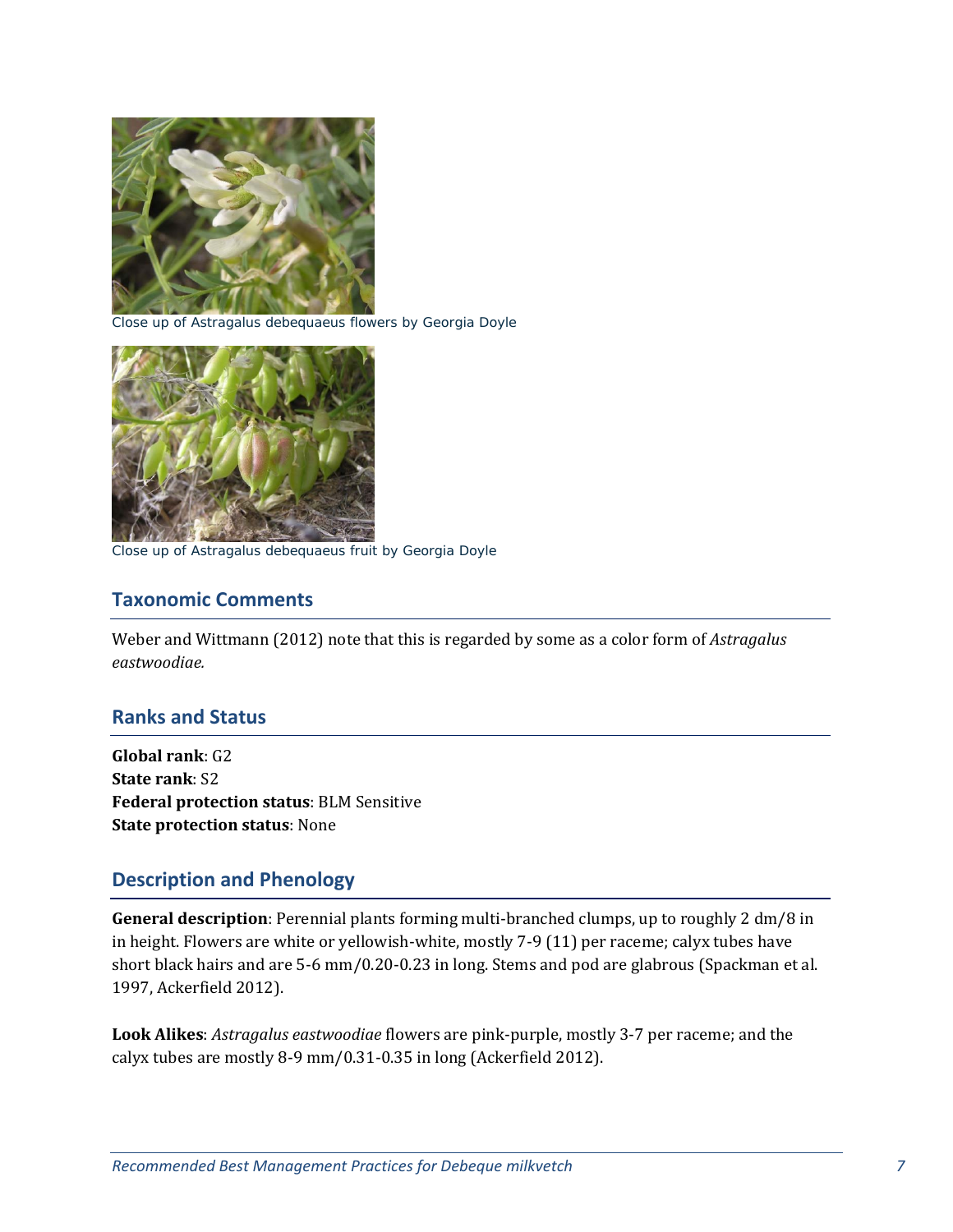**Phenology**: Astragalus debequaeus flowers April-May and produces fruit May-July (Colorado Natural Heritage Program 2013).

### **Habitat**



Habitat of *Astragalus debequaeus* by Terry Bridgman



Habitat of *Astragalus debequaeus* by Susan Spackman Panjabi

Astragalus *debequaeus* is found in varicolored, fine-textured, seleniferous, saline soils of the Atwell Gulch Member of the Wasatch Formation, in areas surrounded by pinyon-juniper woodlands and desert shrub. Plants are mostly clustered on toe slopes and along drainages, but many occur on steep sideslopes. Soils are clayey but littered with sandstone fragments. Associated taxa include *Astragalus flavus*, *Greyia*, *Bahia*, *Artemisia*, *Phacelia submutica*, *Aster*, *Cryptantha*, *Eroigonum, Grindelia,* and *Sitanion* (Welsh 1985, O'Kane 1986, Spackman et al. 1997).

**Elevation Range:** 4,944 - 6,680 feet; 1,507 - 2,036 meters

### **Distribution**

### **Colorado endemic:** Yes Global range: Colorado endemic, known from Delta, Garfield and Mesa counties, in the Colorado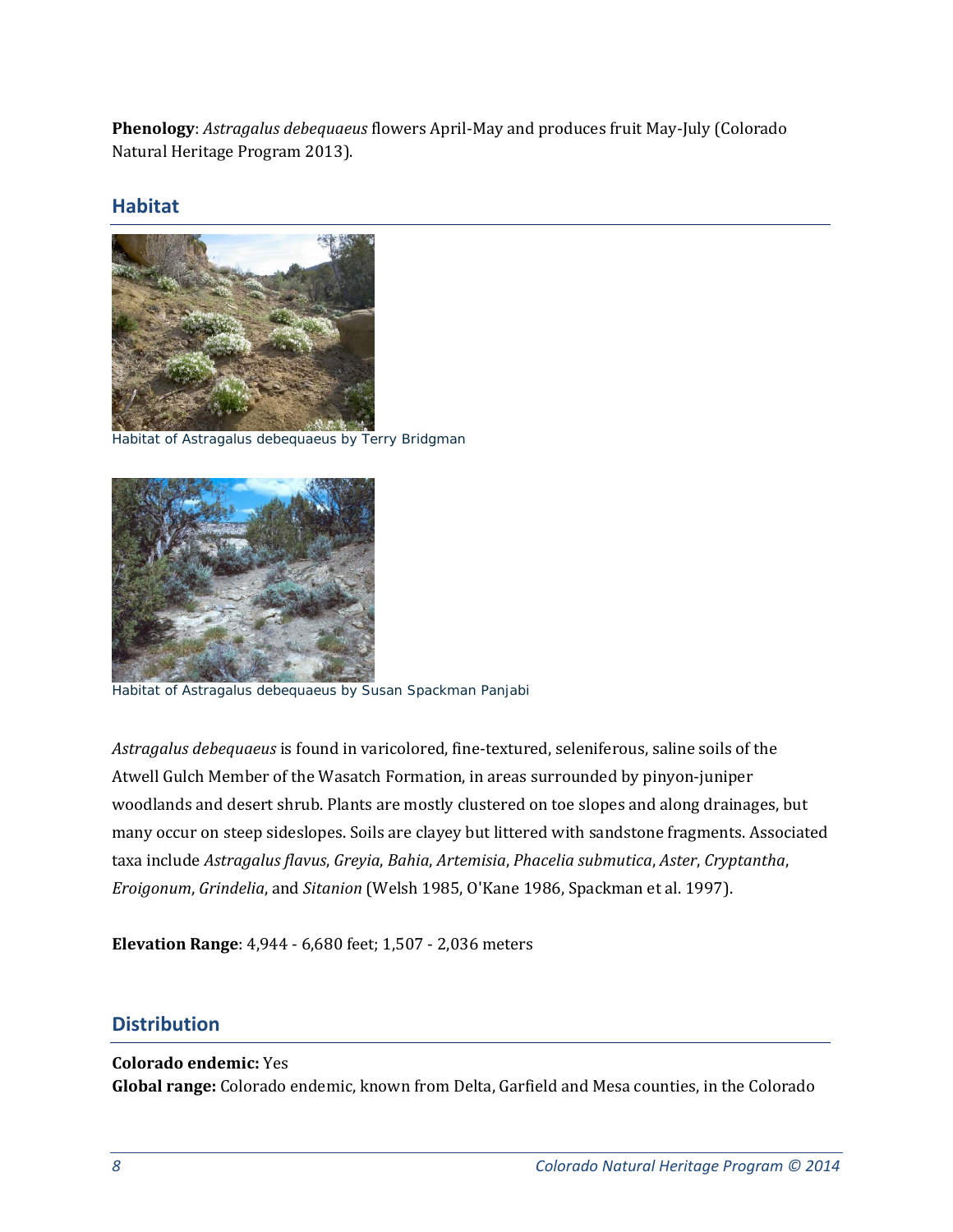River Valley near DeBeque. The plant's range evidently corresponds to the extent of the Atwell Gulch Member of the Wasatch Formation. Estimated range is 1,736 square kilometers (670 square miles), calculated in 2008 by the Colorado Natural Heritage Program in GIS by drawing a minimum convex polygon around the known occurrences.



Distribution map of *Astragalus debequaeus* in Colorado.



### **Threats and Management Issues**

Summary results of an analysis of the status of *Astragalus debequaeus* based on several ranking factors. This species was concluded to be "weakly conserved". From Rondeau et al. 2011. .

Oil and gas development is considered to be the primary threat to the species at this time (Rondeau et al. 2011). Many occurrences are on public land that will likely be developed for oil and gas. This species occurs near oil shale deposits and would be severely threatened (should oil shale development begin) from developments associated with oil shale extraction. Grazing is not a high threat for this species as it accumulates selenium and likely is not an important forage plant. However, trampling by cattle has been observed. The state noxious weed, *Bromus tectorum* is reported at many occurrences and should be monitored. Off-road vehicle use is also a potential threat.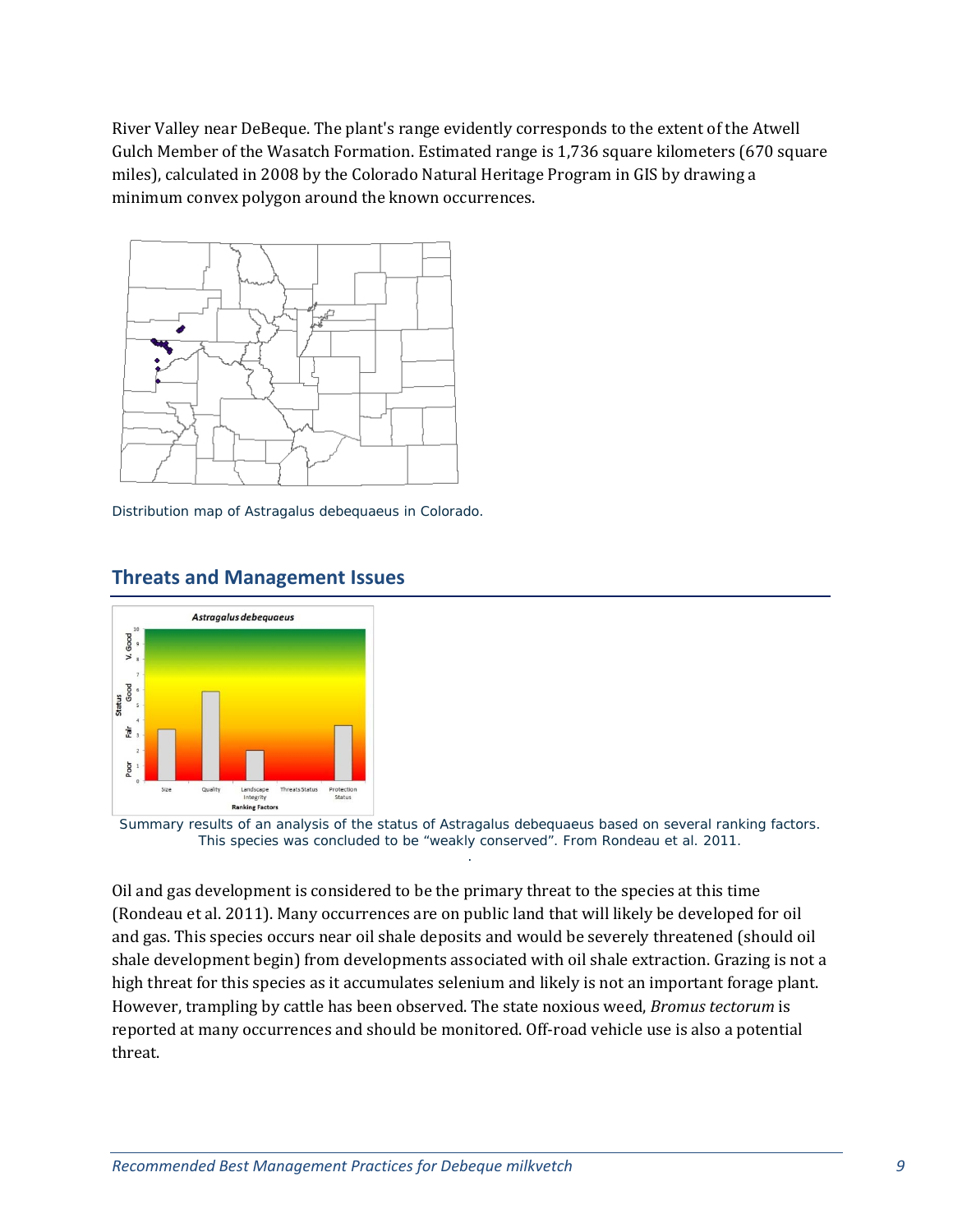## **REFERENCES**

Ackerfield, J. 2012. The Flora of Colorado. Colorado State University Herbarium. 433 pp.

- Colorado Native Plant Society. 1989. Rare plants of Colorado. Rocky Mountain Nature Association, Colorado Native Plant Society, Estes Park, Colorado. 73 pp.
- Colorado Noxious Weed Act. 2003. Title 35: Agriculture, Article 5.5: Colorado Noxious Weed Act, and 8 CRR 1203-19 Rules pertaining to the administration and enforcement of the Colorado Noxious Weed Act.
- Cronquist A. 1989. Intermountain Flora Vascular Plants of the Intermountain West, USA. Vol. 3, Part B. New York Botanical Garden, Bronx, NY.
- Dawson, C. 2009. Personal communication regarding BLM rare plant monitoring in Colorado.
- Elliott, B. A., S. Spackman Panjabi, B. Kurzel, B. Neely, R. Rondeau, M. Ewing. 2009. Recommended Best Management Practices for Plants of Concern. Practices developed to reduce the impacts of oil and gas development activities to plants of concern. Unpublished report prepared by the Rare Plant Conservation Initiative for the National Fish and Wildlife Foundation.
- Elzinga, C.L., D.W. Salzer, and J.W. Willoughby. 1997. Measuring & Monitoring Plant Populations. BLM Technical Reference 1730-1.
- Isely, D. 1998. Native and naturalized Leguminosae (Fabaceae) of the United States (exclusive of Alaska and Hawaii). Monte L. Bean Life Science Museum, Brigham Young University; MLBM Press, Provo, Utah. 1007 pp.
- Kartesz, J.T. 1994. A synonymized checklist of the vascular flora of the United States, Canada, and Greenland, 2nd edition, 2 vols. Timber Press, Portland, OR.
- Neely, B., S. Panjabi, E. Lane, P. Lewis, C. Dawson, A. Kratz, B. Kurzel, T. Hogan, J. Handwerk, S. Krishnan, J. Neale, and N. Ripley. 2009. Colorado Rare Plant Conservation Strategy, Developed by the Colorado Rare Plant conservation Initiative. The Nature Conservancy, Boulder, Colorado, 117 pp.
- O'Kane, S. L. 1988. Noteworthy Collections, Colorado. Madrono, 35(4):353-359.
- Panjabi, S.S. and G. Smith. 2014. Conserving Roadside Populations of Colorado's Globally Imperiled Plants 2013-2014 Pilot Project. Colorado Natural Heritage Program, Colorado State University, Fort Collins, Colorado.